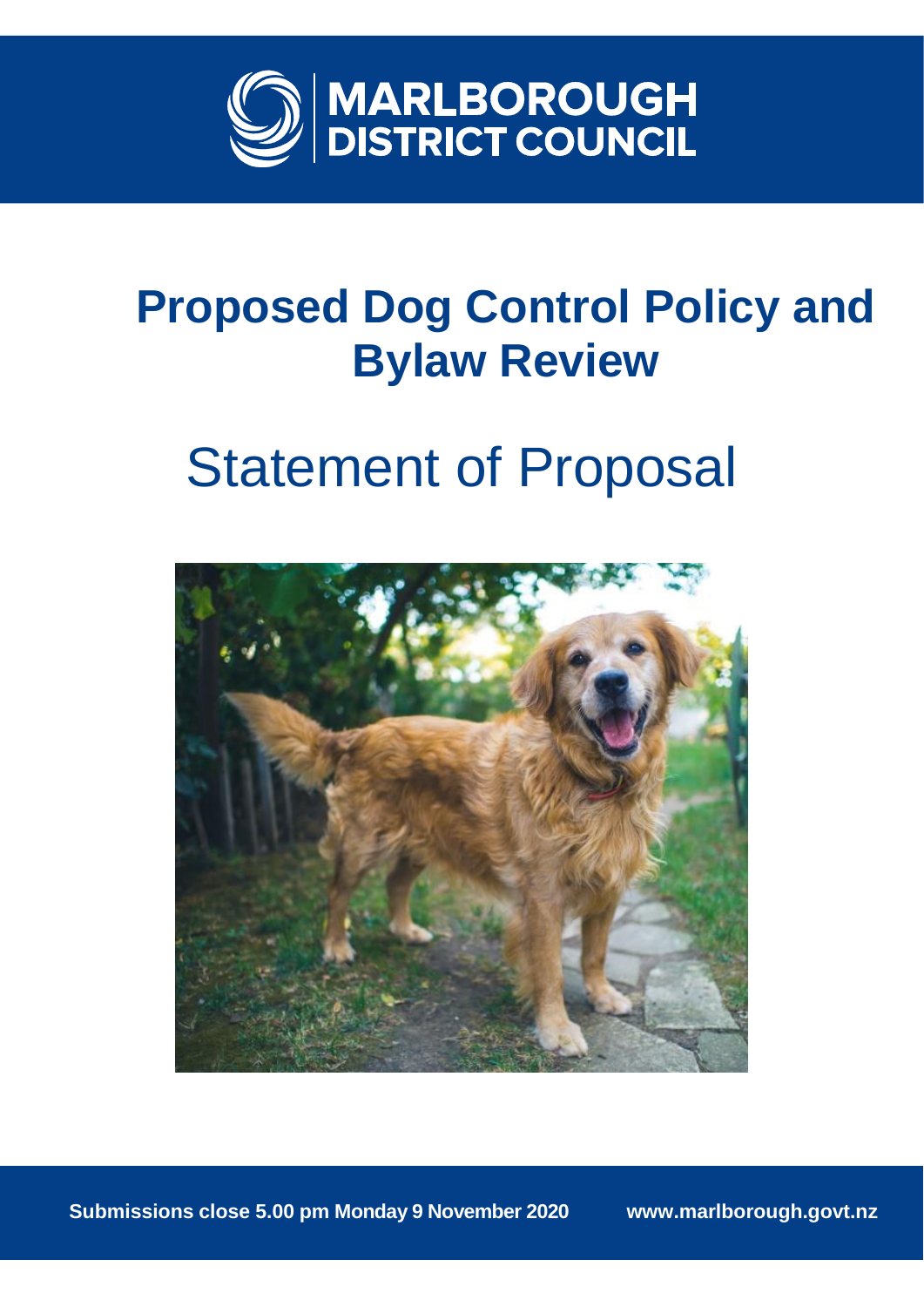## **Contents**

- 1. Introduction
- 2. Reasons for the Review and the Proposed **Changes**
- 3. Schedule of Proposed **Changes**
- 4. Options
- 5. Have Your Say

This Statement of Proposal has been prepared as part of consultation regarding the Dog Control Policy and Bylaw under the Dog Control Act 1996 (the Act) and the Local Government Act 2002.

The special consultative procedure gives the public an opportunity to make submissions and provide feedback on the proposed Dog Control Policy and Bylaw.

Once the submission period closes, hearings will be conducted if people indicate they want to speak in support of their submissions.

## **1. Introduction**

Animal Control has a variety of functions and duties under the Dog Control Act 1996. The Act requires territorial authorities have a dog control policy and to set bylaws.

This proposal considers changes for access for dogs to public places in the Marlborough District. Council has reviewed the Dog Control Policy and Bylaw. This statement of proposal includes:

- The reasons for the proposal;
- How people can present their views on the proposal; and
- A draft of the proposed Dog Control Policy and Bylaw.

## **2. Reasons for the Review and Proposed Changes**

Council is required to review the Bylaw every 10 years and the previous review was completed in 2012.

A review of current Dog Control Policy and Bylaw has been undertaken. Consideration of the review included:

- a) Dog access to all public places in Marlborough.
- b) The ability of the Animal Control to meet the statutory requirements and enforce the Dog Control Policy and Bylaw.

The reasons for any proposed changes to dog access to public places relate to potential conflict between users, ecological reasons, and areas where there have been issues with uncontrolled dogs and dog fouling.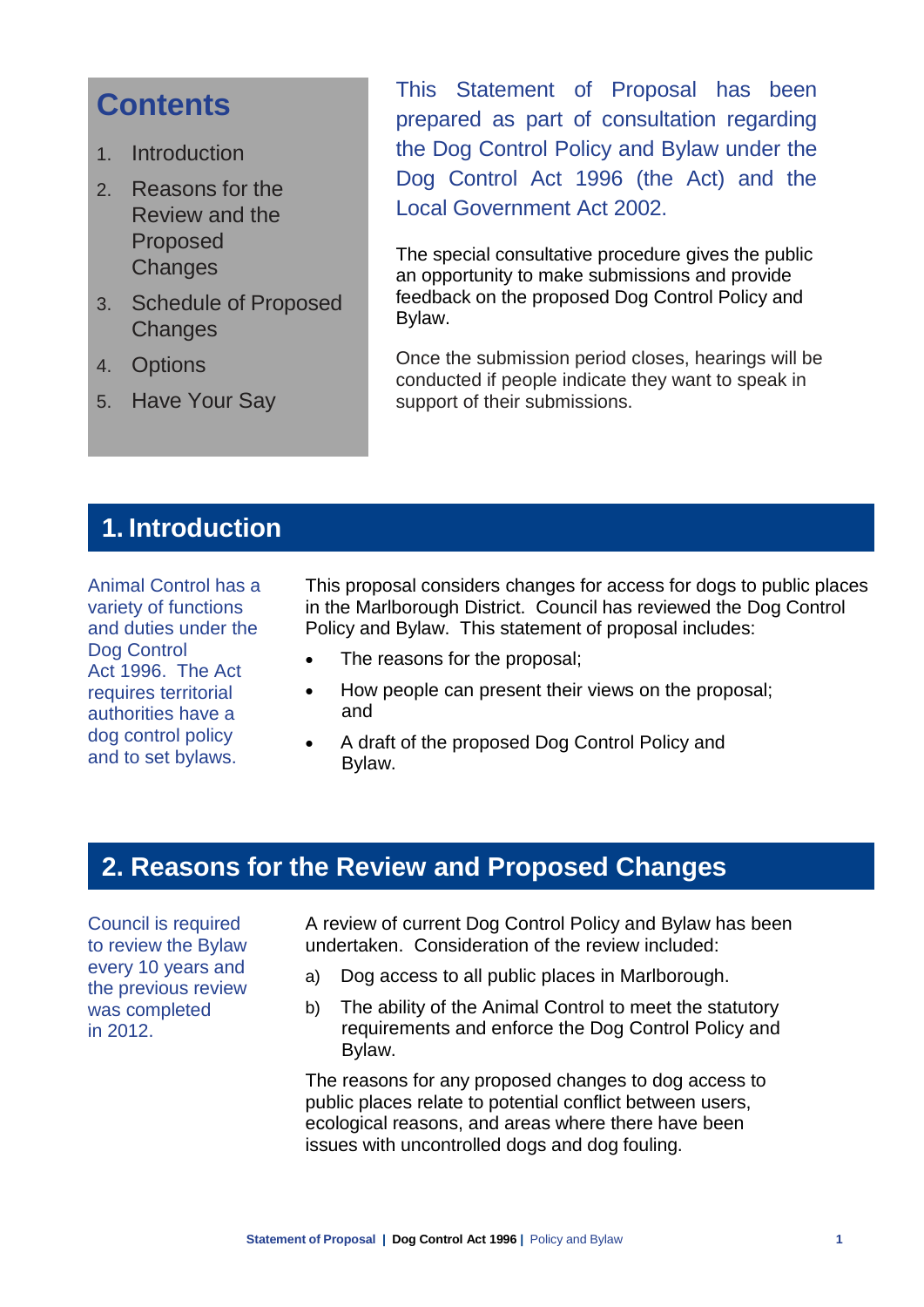## **3. Summary of Proposed Changes**

The Policy and Bylaw have been reviewed and Council considers that the proposed changes are required to ensure they are consistent with each other and the requirements of the Act.

#### **Council is proposing the following changes to the Dog Control Policy and Bylaw:**

- a) It is proposed to include all new reserves that have been developed since the previous review was undertaken.
- b) It is proposed to change the Blenheim Central Business District from the current Bylaw that prohibits dogs to allow dogs on-leash.
- c) It is proposed to change dog access near playgrounds. The current Bylaw provides that dogs are not permitted within 3 metres of any playground and this restriction is considered inadequate. It is proposed that the restriction should be increased to 10 metres.
- d) It is proposed to prohibit dogs from Pollard Park and Ward Beach.

Details of the proposed dog access to public places are contained in the Schedules attached to the draft Policy and Bylaw. Some changes have been proposed from current off-leash dog areas to propose on-leash areas in response to conflict with users from uncontrolled dogs and issues with dog fouling.

## **4. Options**

**2** the Policy and Bylaw Council has reviewed and considers the proposed changes are required to achieve a balance between the control of dogs, safety of others and recognition of the community benefits of responsible dog ownership.

In accordance with the Dog Control Act 1996 Council is required to have a Dog Control Policy and Bylaw which has regard to a number of issues, including regulating access for dogs to public places.

The changes outlined in the Statement of Proposal represent areas where Council considers that there needs to be detail to ensure that the Bylaw is clear, consistent and enforceable.